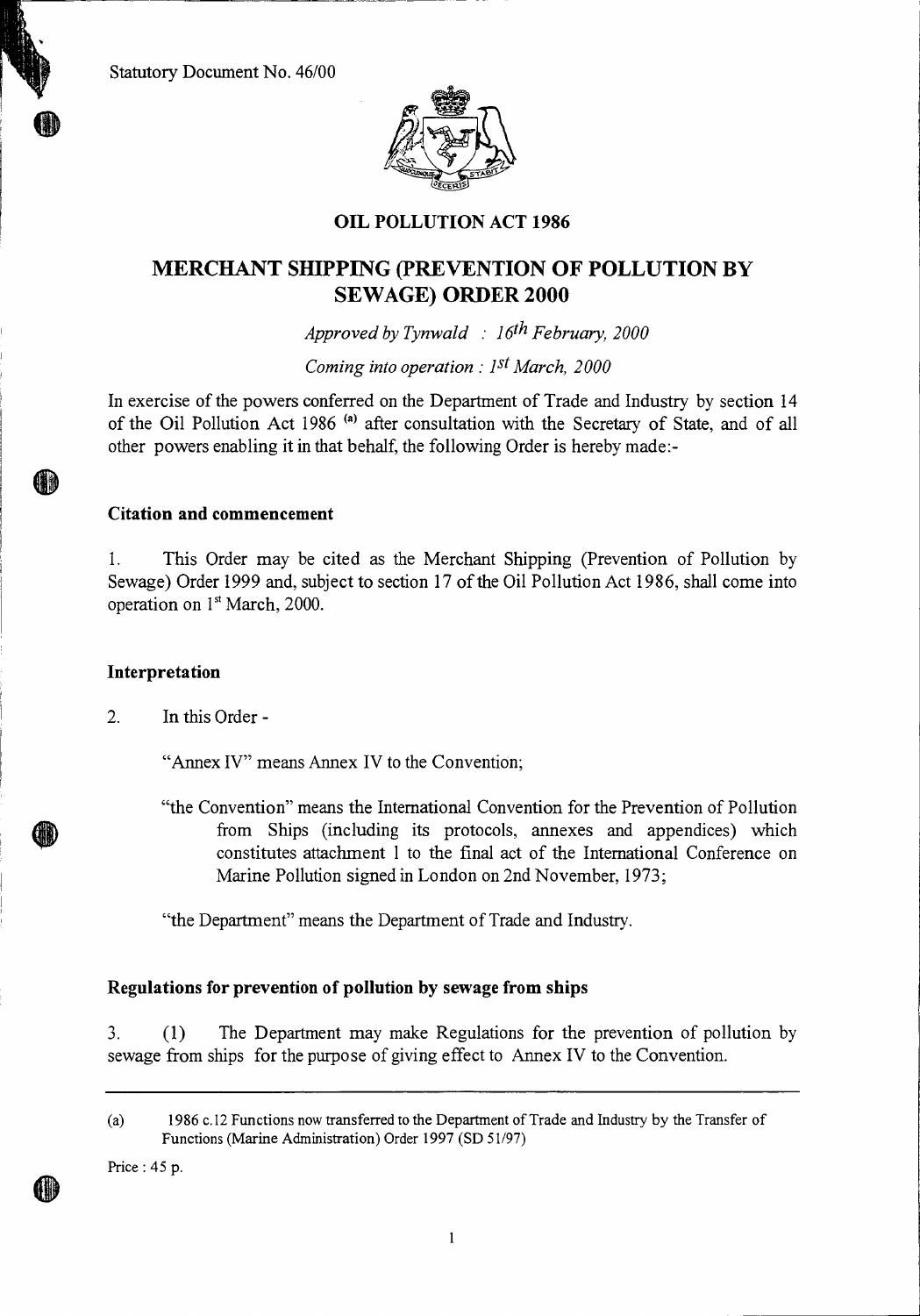- (2) Such Regulations may in particular include provisions
	- (a) with respect to the application of the Regulations to the Crown and the extra-territorial operation of the Regulations;
	- (b) that specified contraventions of the Regulations shall be offences punishable on summary conviction by a fine not exceeding £5,000 or on conviction on information by a fine;
	- (c) that specified contraventions shall be offences punishable only on summary conviction by a maximum fine not exceeding £5,000, or such less amount as is prescribed by the Regulations.
	- (d) for the inspection of ships to ensure compliance with the Regulations and the appointment by the Department of persons as inspectors to undertake such inspections.
	- (e) for detaining any ship in respect of which a contravention is suspected to have occurred and, in relation to such ship, for applying section 74 of the Merchant Shipping Registration Act 1991<sup>(b)</sup> with such modifications, if any, as are specified in the Regulations.
- (3) Such Regulations may-
	- (a) make different provisions for different circumstances; and
	- (b) provide for exemptions from any provisions of the Regulations.

(4) Sections 1 to 3 of the Shipping Casualties (Inquiries, Investigations and Reports) Act 1979 <sup>(c)</sup> (which relate to investigations of shipping casualties) shall apply in respect of any discharge from a ship which may have been made in contravention of any Regulations made under this Order as they apply in relation to any damage caused by a ship.

4. Section 1(4) of the Oil Pollution Act 1986 (which provides that a person guilty of an offence under that section shall be liable on summary conviction to a fine not exceeding £50,000 or on conviction on information to a fine) shall apply in respect of such contravention of the Regulations made under this Order as may be specified in those Regulations as it applies in respect of an offence under the said section 1.

DATED 14<sup>th</sup> January, 2000

*David North,* 

Minister for Trade and Industry

(b) 1991 c.15 (c) 1979 c.18.